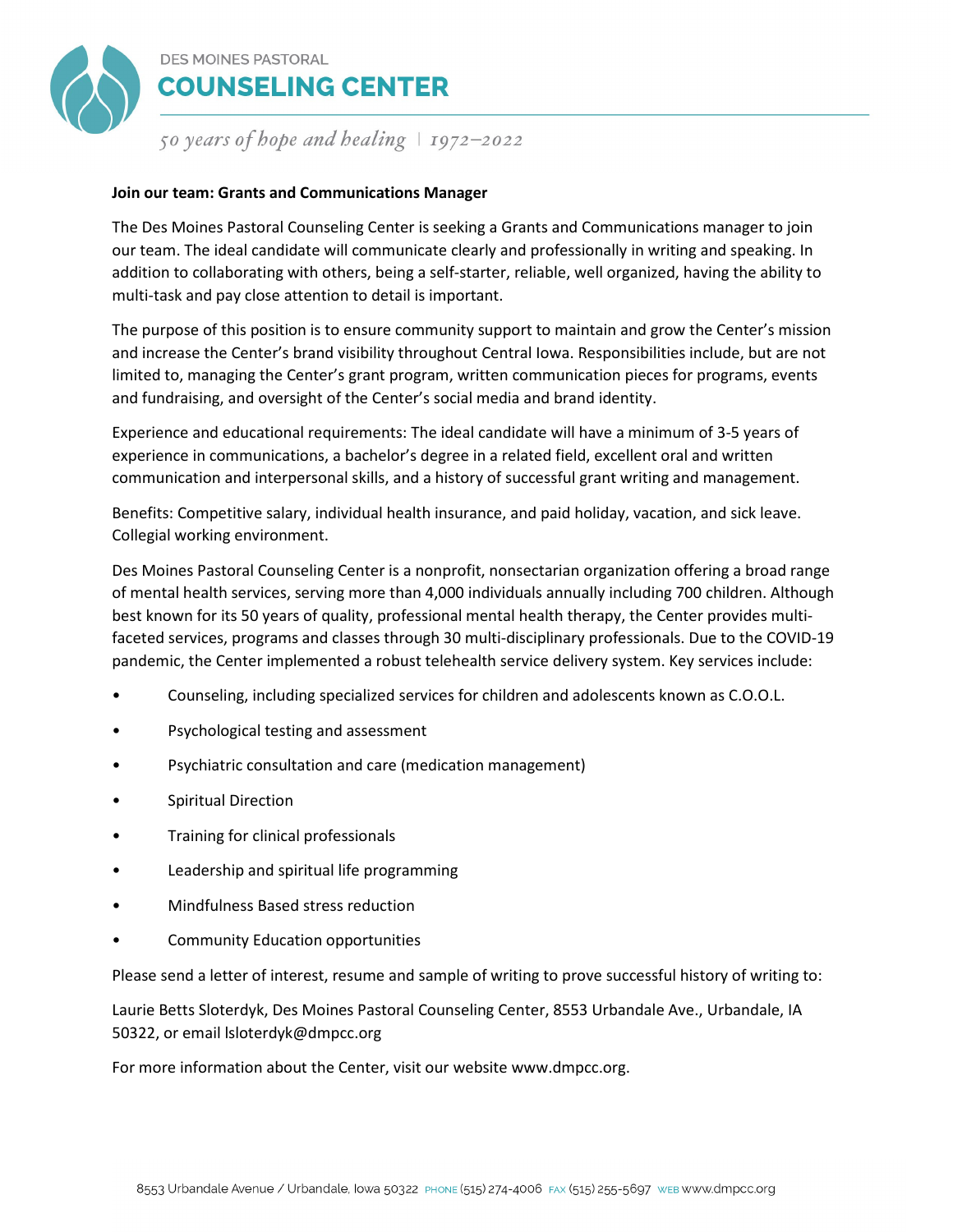

**JOB TITLE:** Grants and Communications Manager

**REPORTS TO:** Director of Development

**RELATES TO:** Executive Director**,** Assistant to the executive director, Development and Marketing assistant; also participates with the Board of Directors, volunteers and other staff.

**PRIMARY FUNCTION:** Increase community awareness and support for the mission and services of the Center. The Manager is responsible for managing the Center's grants program, written communication pieces for programs, events and fundraising, oversight of the Center's social media and brand identity. Coordinate communications and fund development activities in partnership with the executive director, director of development, board members, volunteer leaders and staff. Participates as a member of the Community Relations Team.

**PURPOSE OF POSITION:** The purpose of this position is to ensure community support to maintain and grow the Center's mission and increase the Center's brand visibility.

#### **ESSENTIAL DUTIES:**

- 1. Manage the Center's grants program by providing leadership in researching, writing, submitting and reporting on grant funding. Secure general operating and capacity building grants.
- 2. Compose communication pieces, including marketing materials, development and fundraising materials, press releases and publications. Create content and oversee design and production of all internal and external publications including brochures, newsletters, invitations, solicitations, annual report, etc.
- 3. Ensure the Center's brand identify is maintained through established graphic and language standards. Coordinate the appearance of all Center print and electronic materials such as letterhead, use of logo, brochures, etc. Evaluate and ensure effectiveness and consistency in all areas of internal and communications.
- 4. Provide writing and marketing support to departments and for programs and events. Support includes writing, editing, advertising, newsletters, website, brochures, posters, banners, displays, presentations, and video productions.
- 5. Write, edit and provide editorial oversight for newsletters, Annual Report, press releases, LTE and other specialized mass communication mailings.
- 6. Manage Center website and social media oversee updating, direct content, ensure accurate/current information, drive strategy to increase social media engagement. Serve as the front-line recipient and responder to questions submitted via the site. Promote the Center and its programs through a variety of social media outlets (Center website, Facebook, Instagram, Twitter, YouTube).
- 7. Media Relations: Develop and implement all media relations strategies for the Center, including news releases, media alerts, op/ed work, and media response.
- 8. Event Management (Non-fundraising Events): Coordinate planning and implementation of nonfundraising events such as educational events to increase awareness in the community. (Marketing and Communications manager has overall responsibility for management of **non**fundraising events. Director of Development has overall responsibility for management of fundraising events.)
- 9. Oversee promotion of both fundraising and non-fundraising events to increase attendance and community awareness.
- 10. Other duties as assigned